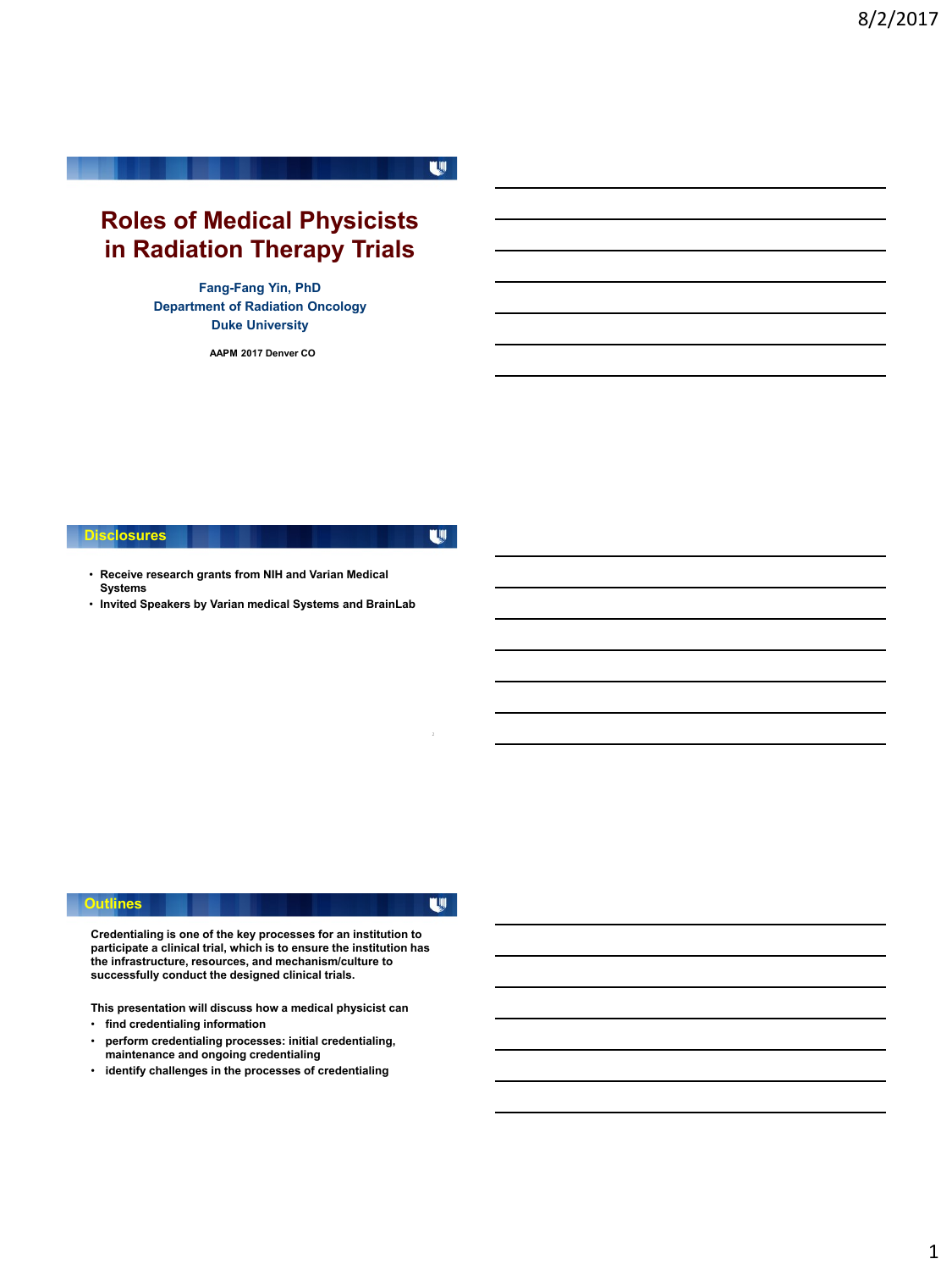

# **Medical Physics Section in NRG**

- U
- **Review protocol draft versions and recommend changes**
- **Establish relationship with PIs for goals and technical consensus**
- **Become a resource to answer technical questions from institutions**
- **Participate in reviewing credentialing for the protocol**
- **Present progress reports of the protocol**
- **Participate, as needed, data review and case review**
- **Participate in manuscript preparation**
- **Recommend secondary analysis studies for the protocol**

#### **Credentialing Consideration**

**U** 

• **IROC in US is NCI-sponsored and cooperative groups for dosimetric and physics credentialing**



Tel: 713-745-8989

Home Creder tialing Participating Institutions **New Participant Demographics Form Facility Questionnaire** 

**http://rpc.mdanderson.org/RPC/home.htm**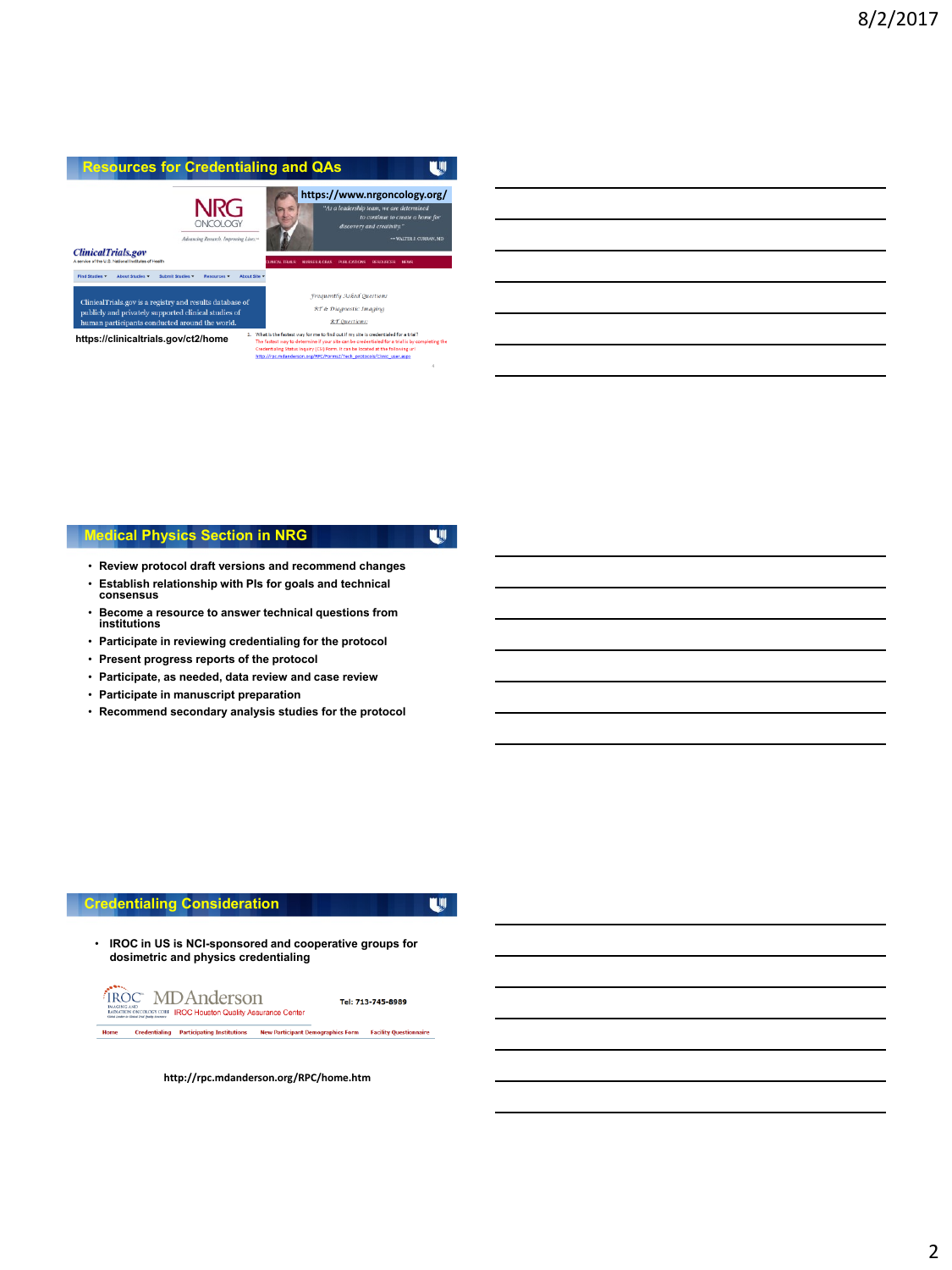### **Essentials for Conducting Clinical Trails**

U

- **A team approach:**
	- **Physicians (both radiation oncology and other specialists)**
	- **Physicists**
	- **Statisticians**
- **Set commons standard**
- **Establish common criteria**
- **Perform credentials**
- **Maintain QA programs**
- **Maintain and monitor data collection**
- **Outcomes studies**

# **Credentialing Consideration**

 $\mathbf{w}$ 

- **Protocol specific**
- **Treatment unit requirements**
- **Imaging and motion management specifications**
- **Planning system requirements**
- **Delivery technique specifications**
- **Immobilization requirements**
- **Simulation requirements**
- **Verification requirements**
- **Data management requirements**

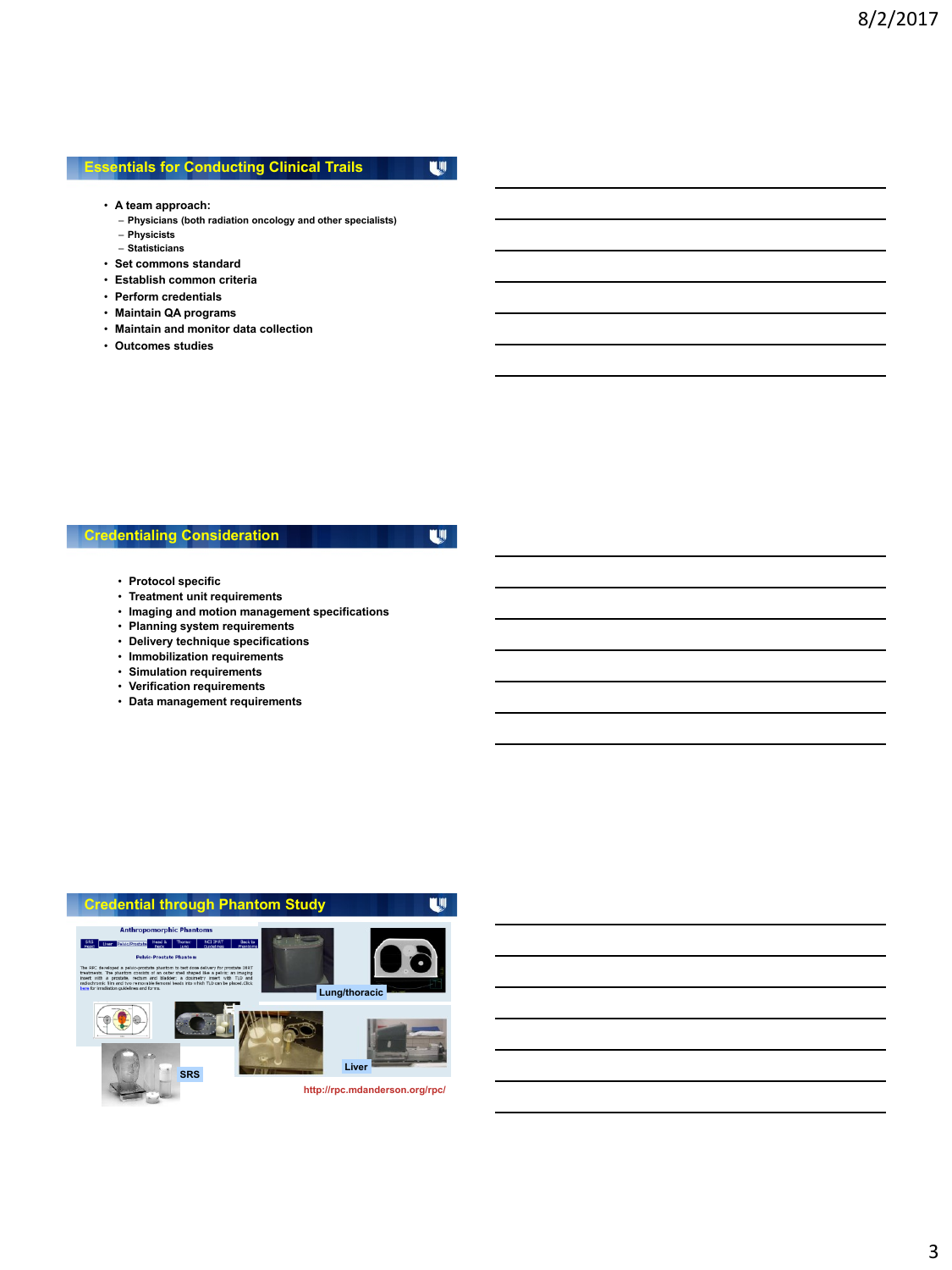#### **Technical Challenges between Centers**

U

 $\mathbf{w}$ 

- **Treatment machines**
	- **Different machines and calibration methods**
	- **Irradiate provided TLD or other dosimeters for QA control**
- **Treatment techniques**
	- **Different planning systems, calculation algorithms, margins, and prescription methods for 3D-CRT, IMRT**
	- **Pass specified IMRT phantom planning and QA test**
- **Treatment accuracy**
	- **Different verification methods, IGRT, portal images**
- **New technologies are rapidly being implemented**

#### **Planned vs. Prescription Dose**



**Das et. al. JNCI, 2008**

### **Physics Challenges for Credentialing Clinical Trial**

- **Staffing and resources**
	- **Staffing shortage**
	- **Staff training**
	- **Resources: equipment, device, data management**
- **Quality assurance**
	- **Equipment**
	- **Consistency**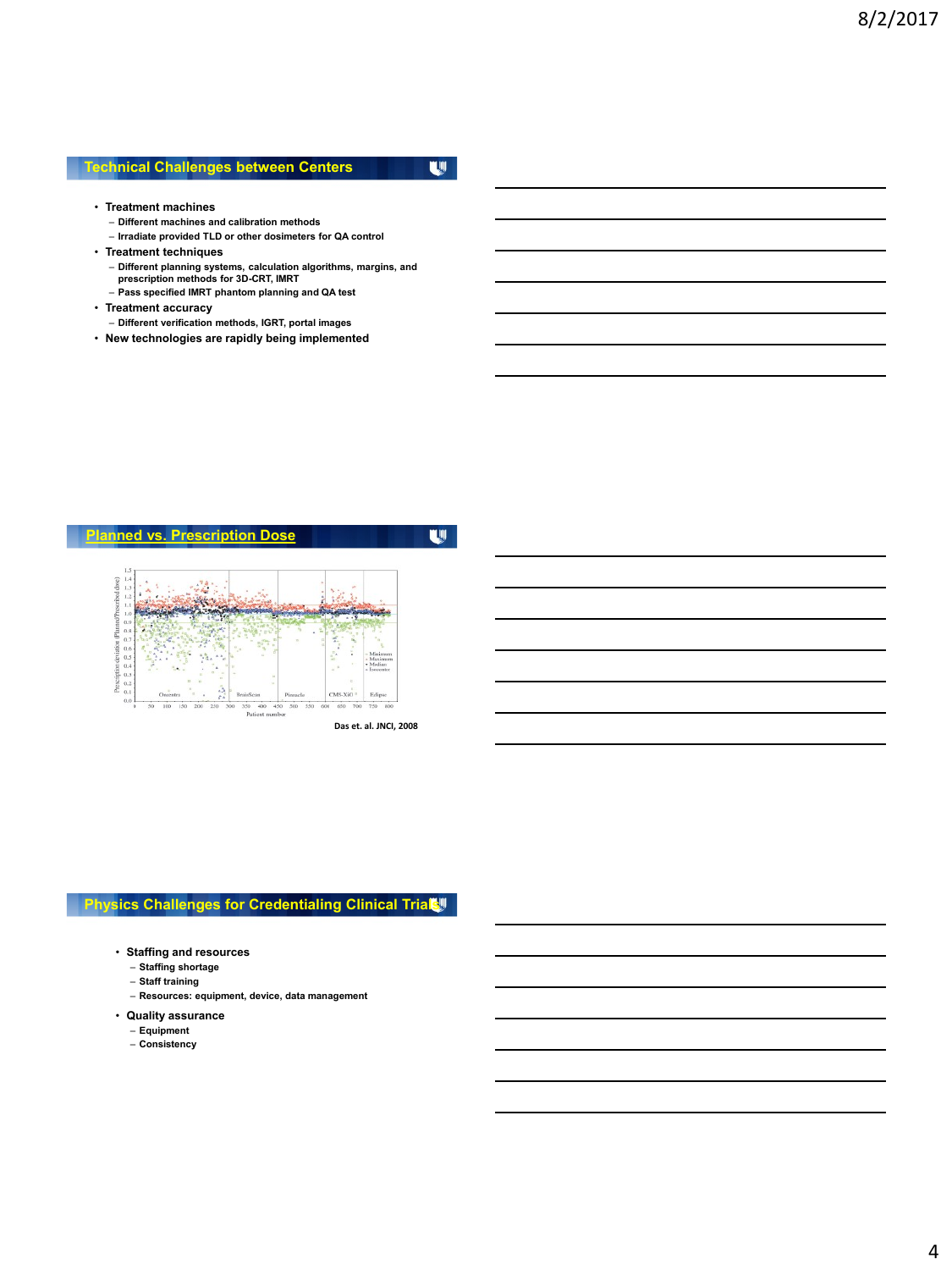#### **How to Meet QA Requirements**

 $\mathbf{w}$ 

- **Establish a well-defined QA program**
- **Follow the recommendations and guidelines of government and professional organization**
- **Develop QA protocols for each procedure**
- **Assign responsibility to individuals/group**
- **Document QA materials for audit**
- **……**

# **Quality Assurance (QA)**

 $\mathbf{w}$ 

- **Facility-specific QA**
- **Equipment-specific QA**
- **Patient specific QA**
- **Process specific QA**

### **Facility-Specific QA: General**

U

- **Facility infrastructure**
- **Equipment**
- **IT and data management**
- **Staffing**
- **……**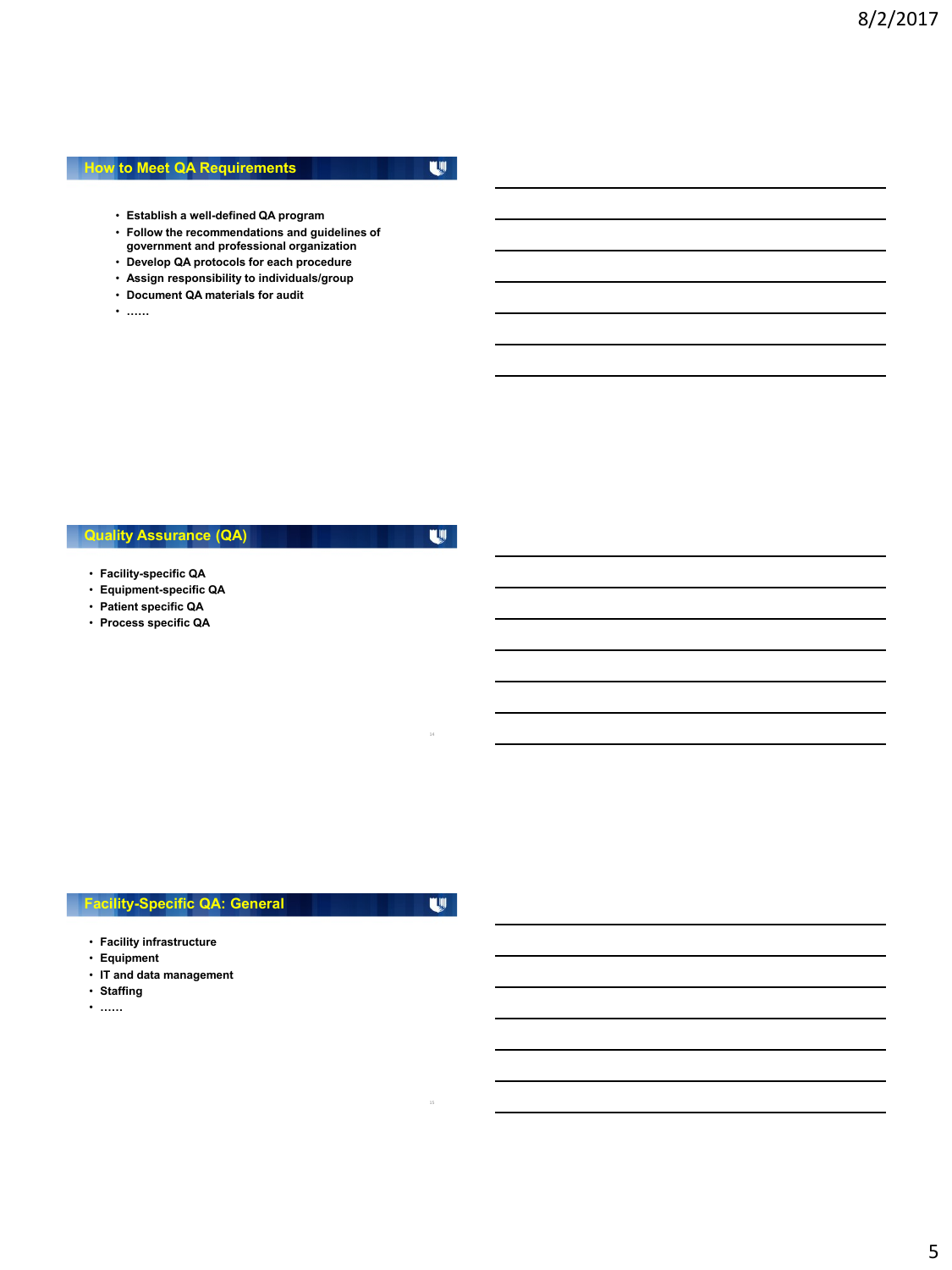#### **Equipment-Specific QA: General**

- **System and devices**
	- **Delivery system**
	- **Imaging system**
	- **Planning system**
	- **Immobilization system**
	- **Measurement devices**
	- **Motion management devices**
- **……**
- **Protocols – AAPM TGs**



U

#### **Device-Specific QA: Isocenter Concurrence**  $\mathbf{w}$

**Consistency of Imaging and Delivery**





**Yin et al TCRT 2008 RTOG0631, C - After treatment**

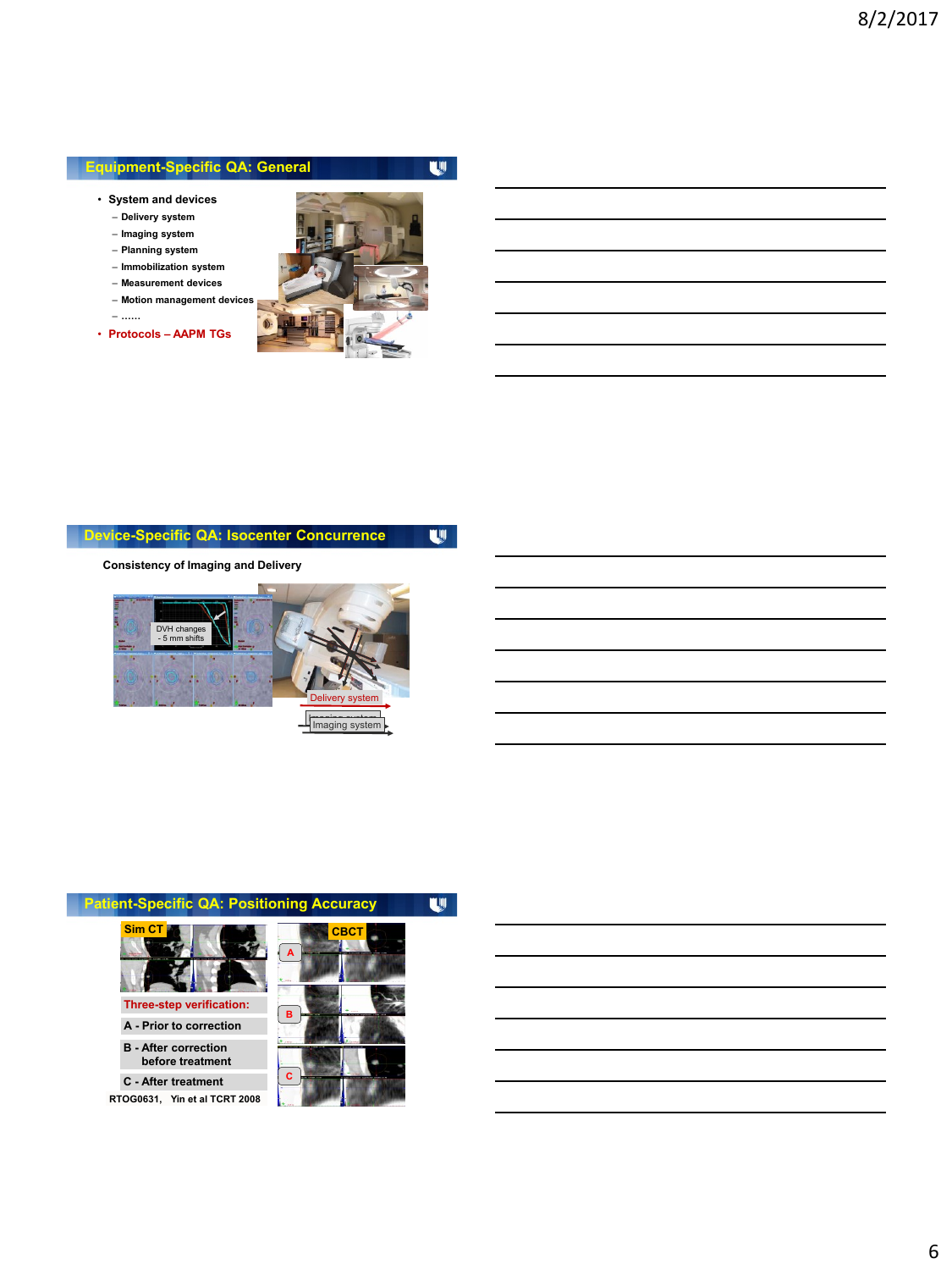#### **Process-Specific QA: General**



Salama, Kirkpatrick, and Yin Nature Reviews|Clinical Oncology 2012

### **Process-Specific QA: Details**

 $\mathbf{w}$ 

 $\mathbf{w}$ 

**Issues related to operational tasks:**

- **The protocol development process – appropriate approval process**
- **SOPs to execute the protocols**
- **SOPs to document and report the data and results**
- **Staffing level is appropriate**
- **Staff training and continuous training are available and appropriate**
- **Proper follow-up actions are taken for any actual and/or potential ("near miss") treatment incidents**

# **Procedure-Specific QA: 4DCT Artifact**